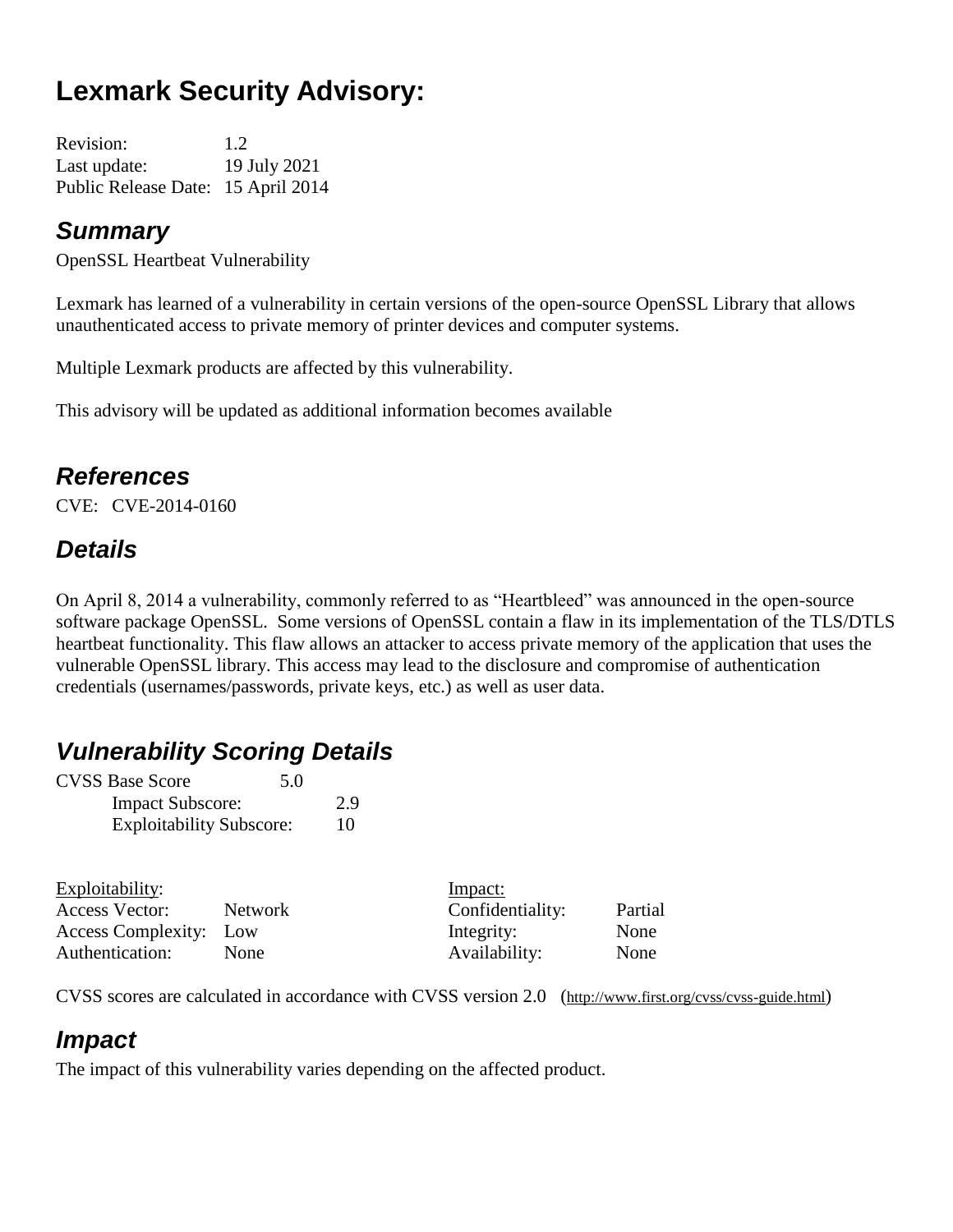# *Unaffected Products*

The following products have been investigated and are not affected by this vulnerability:

- Virtual Solutions Center
- Cloud Deployment Platform
- SmartSolutions
- MarkVision Enterprise
- Managed Print Services / Lexmark Data Collection Manager

We have confirmed that Perceptive Software products are not affected by this vulnerability.

# *Affected Products*

The following products are known to be affected, for specific details see "Product Specific Information" below. Lexmark is assessing each product and will update this advisory as more information becomes available.

- Selected Laser printer products
- Lexmark Document Distributor
- Lexmark Print Management, On-Premise
- Lexmark Fleet Manager
- Cloud Configuration Services

# *Product Specific Information*

Lexmark is individually assessing each product and will update this advisory as more information becomes available.

### *Laser printer products*

The following printers and MFPs are affected:

To determine what level of firmware a devices is running, select the "Reports"->"Menu Setting Page" menu item from the operator panel. If the firmware is listed under "Affected Releases", upgrade to a "Fixed Release".

| <b>Lexmark Models</b> | <b>Affected Releases</b>         | <b>Fixed Releases</b>   |
|-----------------------|----------------------------------|-------------------------|
| <b>CS310</b>          | LW20.VYL.P231 thru LW30.VYL.P355 | LW30.VYL.P356 and later |
| CS410                 | LW20.VY2.P231 thru LW30.VY2.P355 | LW30.VY2.P356 and later |
| CS510                 | LW20.VY4.P231 thru LW30.VY4.P355 | LW30.VY4.P356 and later |
| <b>CX310</b>          | LW20.GM2.P231 thru LW30.GM2.P355 | LW30.GM2.P356 and later |
| <b>CX410</b>          | LW20.GM4.P231 thru LW30.GM4.P355 | LW30.GM4.P356 and later |
| <b>CX510</b>          | LW20.GM7.P231 thru LW30.GM7.P355 | LW30.GM7.P356 and later |
| XC2132                | LW20.GM7.P231 thru LW30.GM7.P355 | LW30.GM7.P356 and later |
| <b>MS310</b>          | LW20.PRL.P231 thru LW30.PRL.P355 | LW30.PRL.P356 and later |
| <b>MS410</b>          | LW20.PRL.P231 thru LW30.PRL.P355 | LW30.PRL.P356 and later |
| <b>MS510</b>          | LW20.PR2.P231 thru LW30.PR2.P355 | LW30.PR2.P356 and later |
| MS610dn & MS610dtn    | LW20.PR2.P231 thru LW30.PR2.P355 | LW30.PR2.P356 and later |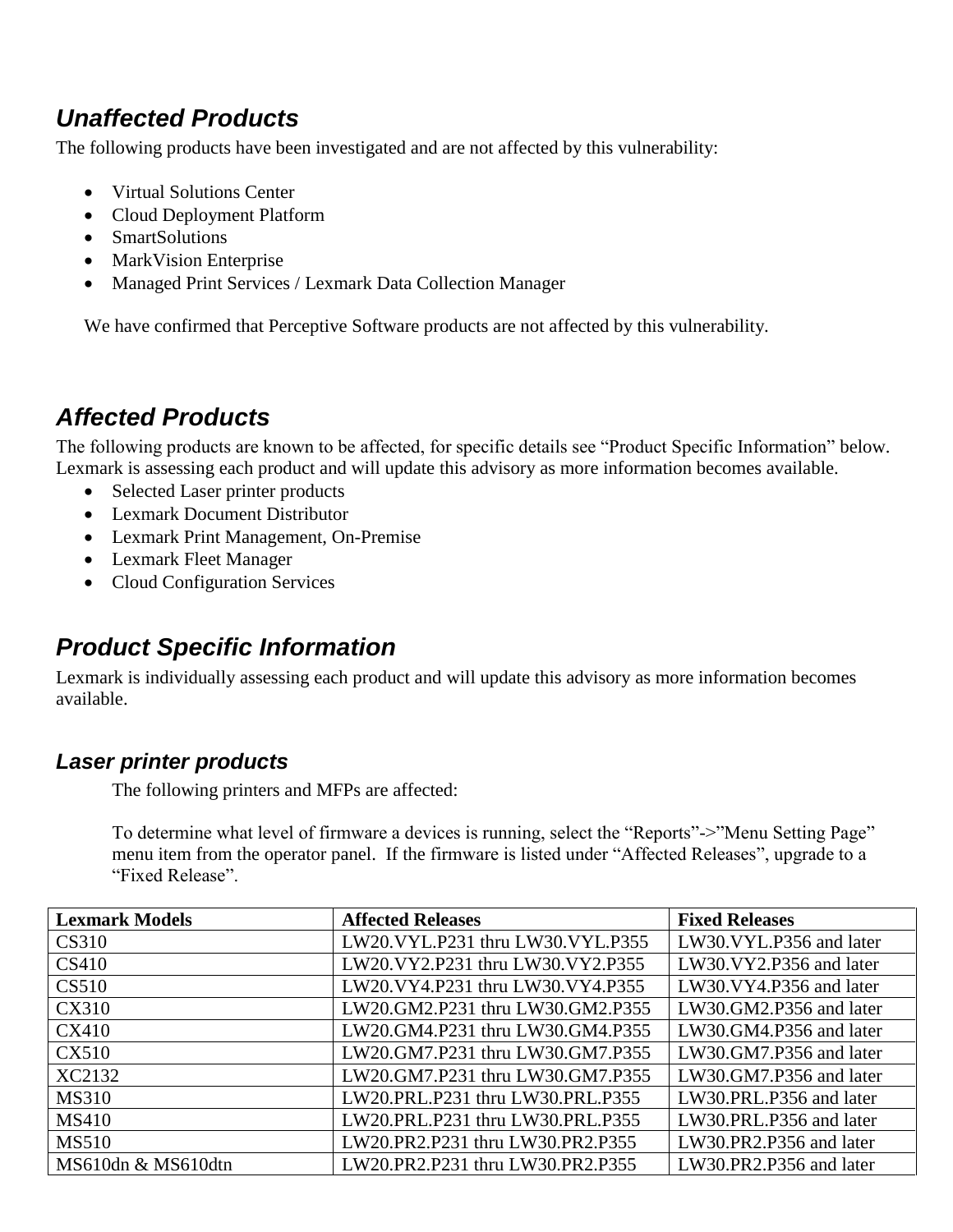| M1145<br>& M3150dn         | LW20.PR2.P231 thru LW30.PR2.P355 | LW30.PR2.P356 and later |
|----------------------------|----------------------------------|-------------------------|
| MS610de & MS610dte         | LW20.PR4.P231 thru LW30.PR4.P355 | LW30.PR4.P356 and later |
| M3150                      | LW20.PR4.P231 thru LW30.PR4.P355 | LW30.PR4.P356 and later |
| MS71x                      | LW20.DN2.P231 thru LW30.DN2.P355 | LW30.DN2.P356 and later |
| MS810n, MS810dn & MS810dtn | LW20.DN2.P231 thru LW30.DN2.P355 | LW30.DN2.P356 and later |
| <b>MS811</b>               | LW20.DN2.P231 thru LW30.DN2.P355 | LW30.DN2.P356 and later |
| MS812dn, MS812dtn          | LW20.DN2.P231 thru LW30.DN2.P355 | LW30.DN2.P356 and later |
| M5163dn                    | LW20.DN2.P231 thru LW30.DN2.P355 | LW30.DN2.P356 and later |
| MS810de                    | LW20.DN4.P231 thru LW30.DN4.P355 | LW30.DN4.P356 and later |
| M5155 & M5163              | LW20.DN4.P231 thru LW30.DN4.P355 | LW30.DN4.P356 and later |
| MS812de                    | LW20.DN7.P231 thru LW30.DN7.P355 | LW30.DN7.P356 and later |
| M5170                      | LW20.DN7.P231 thru LW30.DN7.P355 | LW30.DN7.P356 and later |
| <b>MX310</b>               | LW20.SB2.P231 thru LW30.SB2.P355 | LW30.SB2.P356 and later |
| MX410, MX510 & MX511       | LW20.SB4.P231 thru LW30.SB4.P355 | LW30.SB4.P356 and later |
| XM1145                     | LW20.SB4.P231 thru LW30.SB4.P355 | LW30.SB4.P356 and later |
| MX610 & MX611              | LW20.SB7.P231 thru LW30.SB7.P355 | LW30.SB7.P356 and later |
| XM3150                     | LW20.SB7.P231 thru LW30.SB7.P355 | LW30.SB7.P356 and later |
| MX71x                      | LW20.TU.P231 thru LW30.TU.P355   | LW30.TU.P356 and later  |
| MX81x                      | LW20.TU.P231 thru LW30.TU.P355   | LW30.TU.P356 and later  |
| <b>XM51xx &amp; XM71xx</b> | LW20.TU.P231 thru LW30.TU.P355   | LW30.TU.P356 and later  |
| <b>MX6500e</b>             | LF20.JD.P231 thru LF30.JD.P355   | LF30.JD.P356 and later  |

Note: Releases prior to P231 were not affected.

Only the devices listed above are affected, all other devices are not affected.

The benefit of generating new device keys and certificates is dependent on the environment in which the device is deployed. If device certificates (self-signed and/or PKI signed) are utilized within the environment, it is suggested that customers evaluate the need to generate new keys and certificates based on their internal risk assessment.

#### *Workarounds*

Lexmark recommends a firmware update if your device has affected firmware.

#### *Obtaining Updated Software*

To obtain firmware that resolves this issue or if you have special code, please contact Lexmark's Technical Support Center at [http://support.lexmark.com](http://support.lexmark.com/) to find your local support center.

### *Lexmark Document Distributor*

Applications running on Lexmark Document Distributor (LDD) versions 4.7 & 4.8 are vulnerable, all earlier versions of LDD not affected by this vulnerability. A patch is available for the vulnerable versions of LDD that upgrades the OpenSSL library to version 1.0.1g.

#### *Workarounds*

Lexmark recommends applying the patch if you have a vulnerable version.

#### *Obtaining Updated Software*

To obtain the patch and installation instructions to resolve this issue, please contact your Lexmark Solutions Help Desk.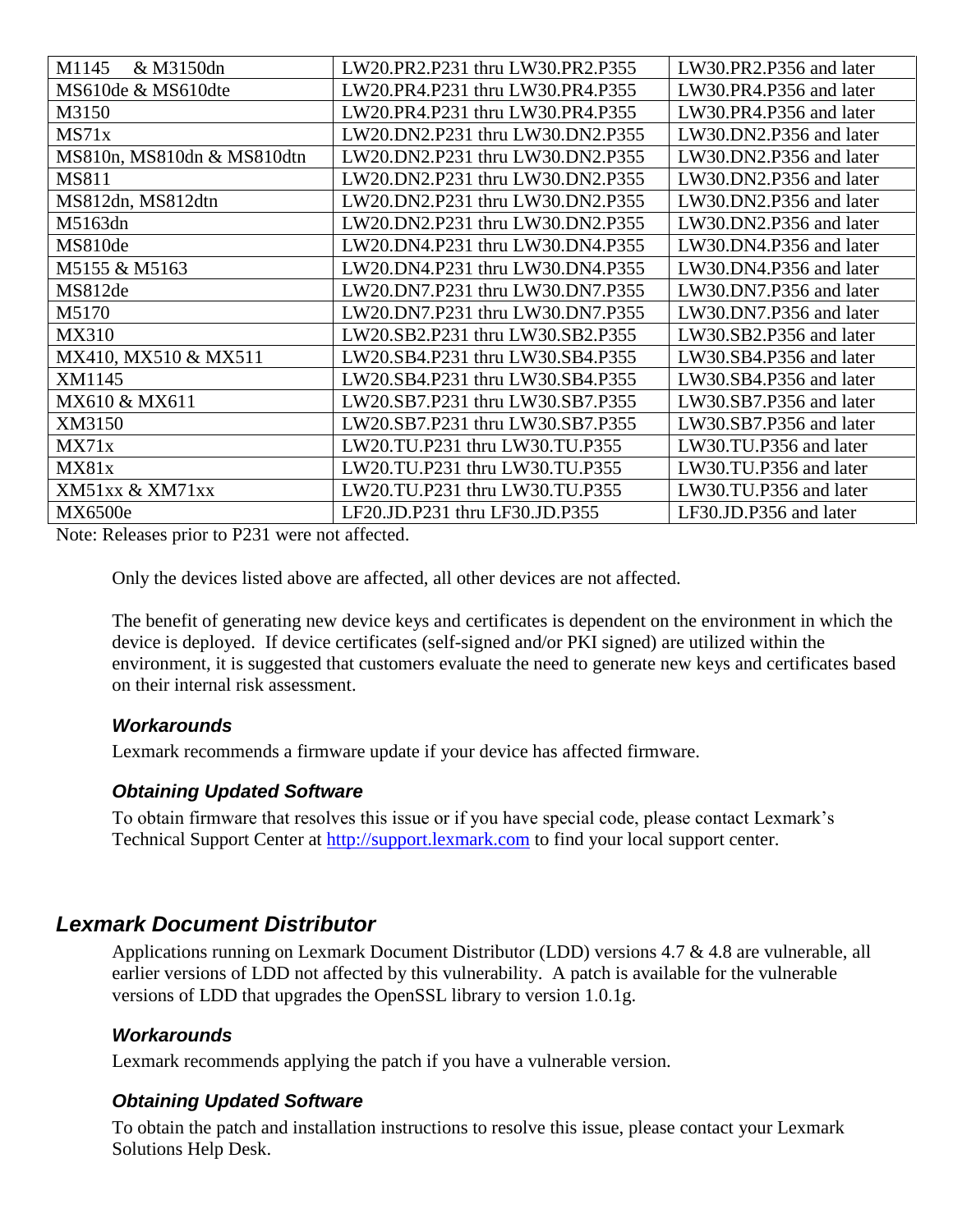### *Lexmark Print Management, On-Premise*

The on-premise version of the Lexmark Print Management application runs on LDD, therefore it is vulnerable when running on LDD versions 4.7 or 4.8. A patch is available for LDD that fixes the vulnerability, for details, see the section on Lexmark Document Distributor above.

#### *Workarounds*

Lexmark recommends applying the patch if you have a vulnerable version.

#### *Obtaining Updated Software*

To obtain software and installation instructions to resolve this issue, please contact your Lexmark Solutions Help Desk.

### *Lexmark Fleet Manager*

Lexmark Fleet Manager 3.0 is not vulnerable, but Lexmark Fleet Manager 2.0 is.

An updated version of LFM 2.0 that fixes the vulnerability has been posted, and is available for immediate or automatic updating. The fixed versions of the affected LFM components are:

- Lexmark Service Monitor: 2.27.4.0.29
- Lexmark Fleet Tracker: 2.27.4.0.28

#### *Workarounds*

Lexmark recommends updating the affected components if you have a vulnerable version.

### *Obtaining Updated Software*

Updates for Lexmark Fleet Manager 2.0 are automatically distributed via the activation server. To obtain instructions on how to perform manual update, please contact Lexmark's Technical Support Center at [http://support.lexmark.com](http://support.lexmark.com/) to find your local support center.

## *Exploitation and Public Announcements*

Lexmark is aware of unconfirmed reports of malicious use of the vulnerability described in this advisory.

### *Status of this Notice:*

THIS DOCUMENT IS PROVIDED ON AN "AS IS" BASIS AND IS PROVIDED WITHOUT ANY EXPRESS OR IMPLIED GUARANTEE OR WARRANTY WHATSOEVER, INCLUDING BUT NOT LIMITED TO THE WARRANTIES OF MERCHANTABILITY AND FITNESS FOR A PARTICULAR USE OR PURPOSE. LEXMARK RESERVES THE RIGHT TO CHANGE OR UPDATE THIS DOCUMENT AT ANY TIME.